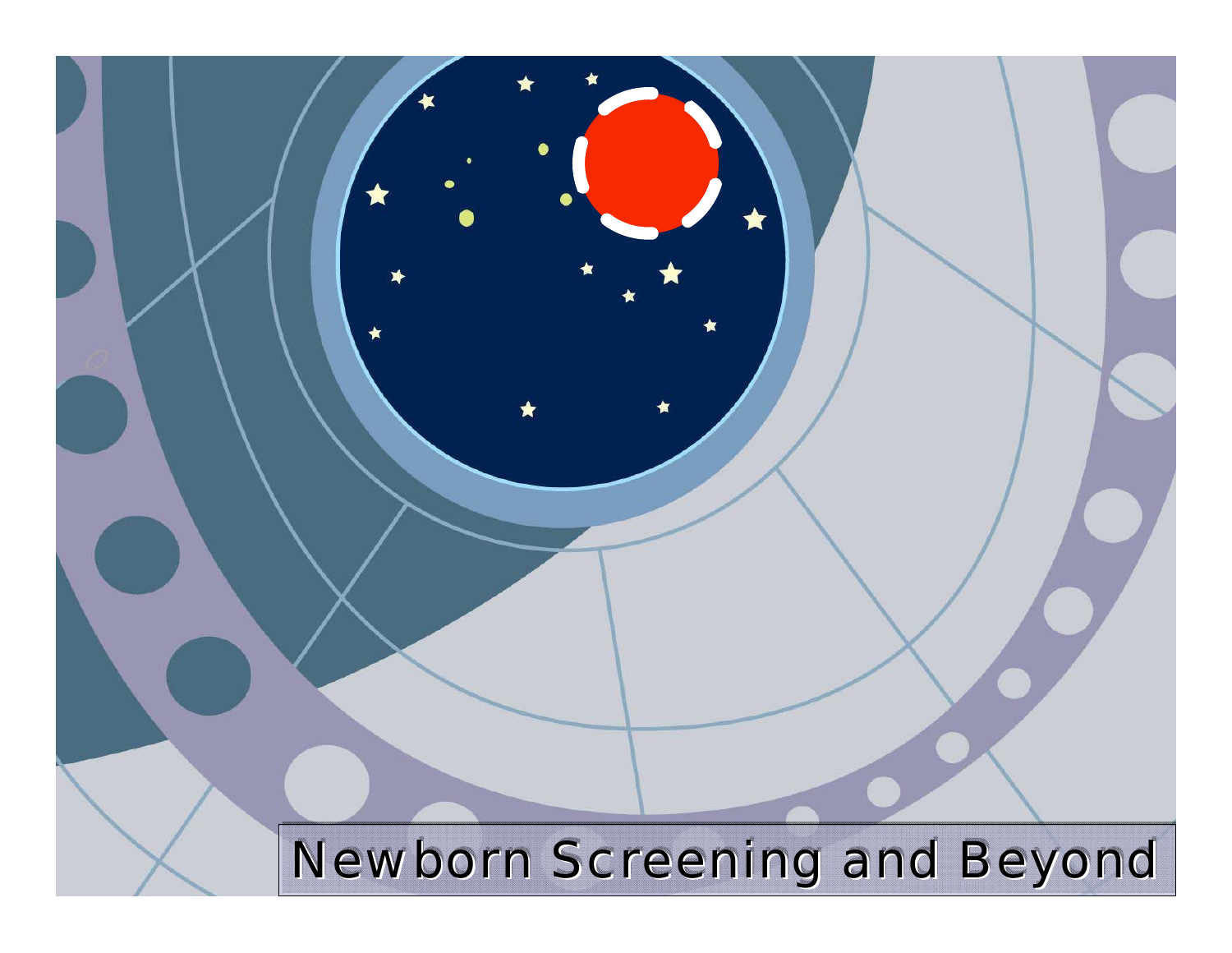# Newborn Screening Update

# **Donald H. Chace Donald H. Chace**

#### **Pediatrix Analytical**

호부용

#### Pittsburgh PA & Ft. Lauderdale, FL

#### The Beyond Department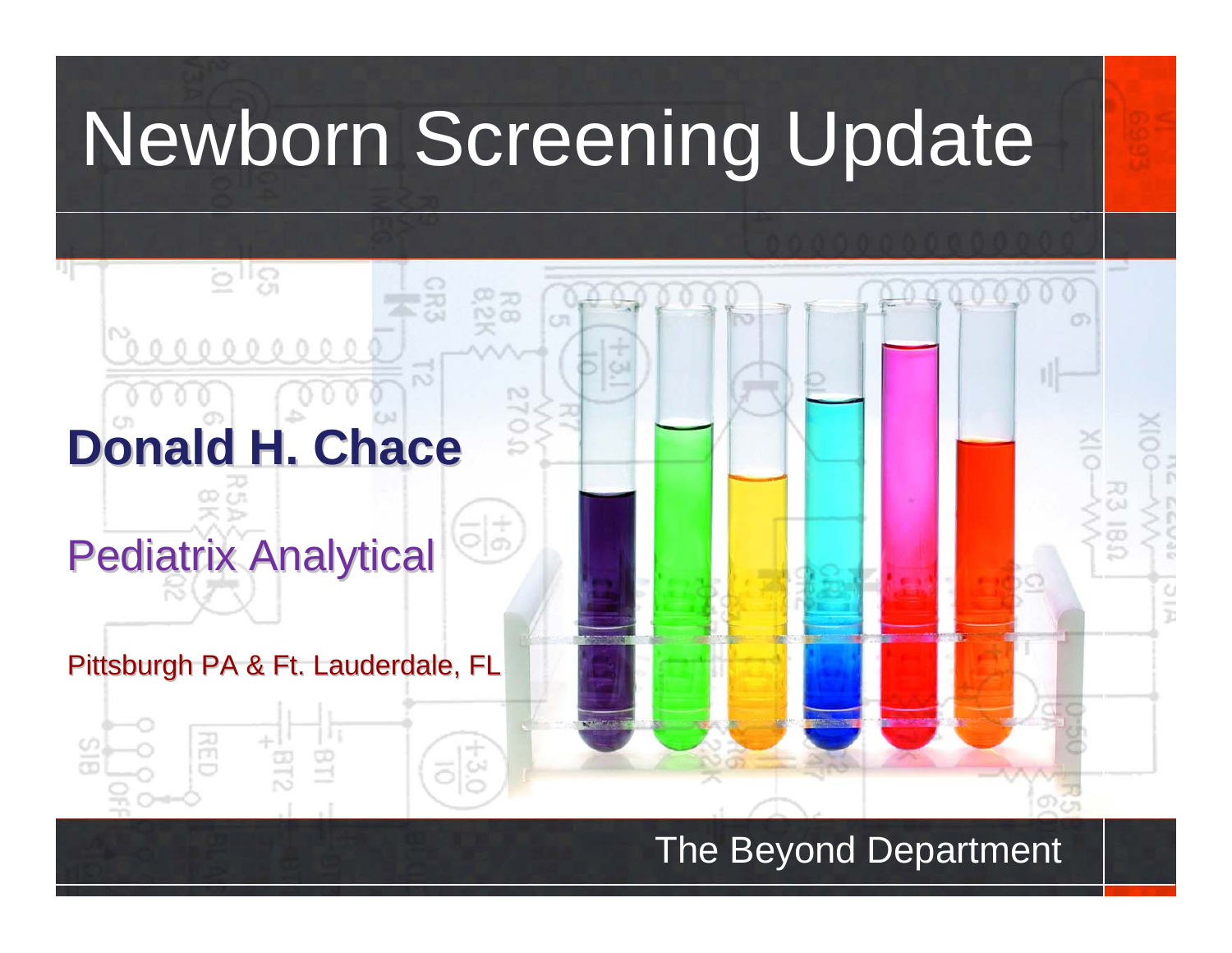

## What's New in Newborn Screening?

- $\bullet$ 1990: First "research" results in filter paper blood spot by MS/MS (Duke)
- •1992: First lab using MS/MS in routine screening (Neo Gen Screening)
- •1996: Routine Postmortem Screening (Screening Saves Lives)
- •1998: First State Pilot Screening Program (North Carolina)
- •2000: First State Screening Programs (New England, North Carolina)
- •2008: All States either performing, mandating or planning MS - NBS

Newborn Screening by MS/MS has grown up (18 years) – Thanks to Parents Support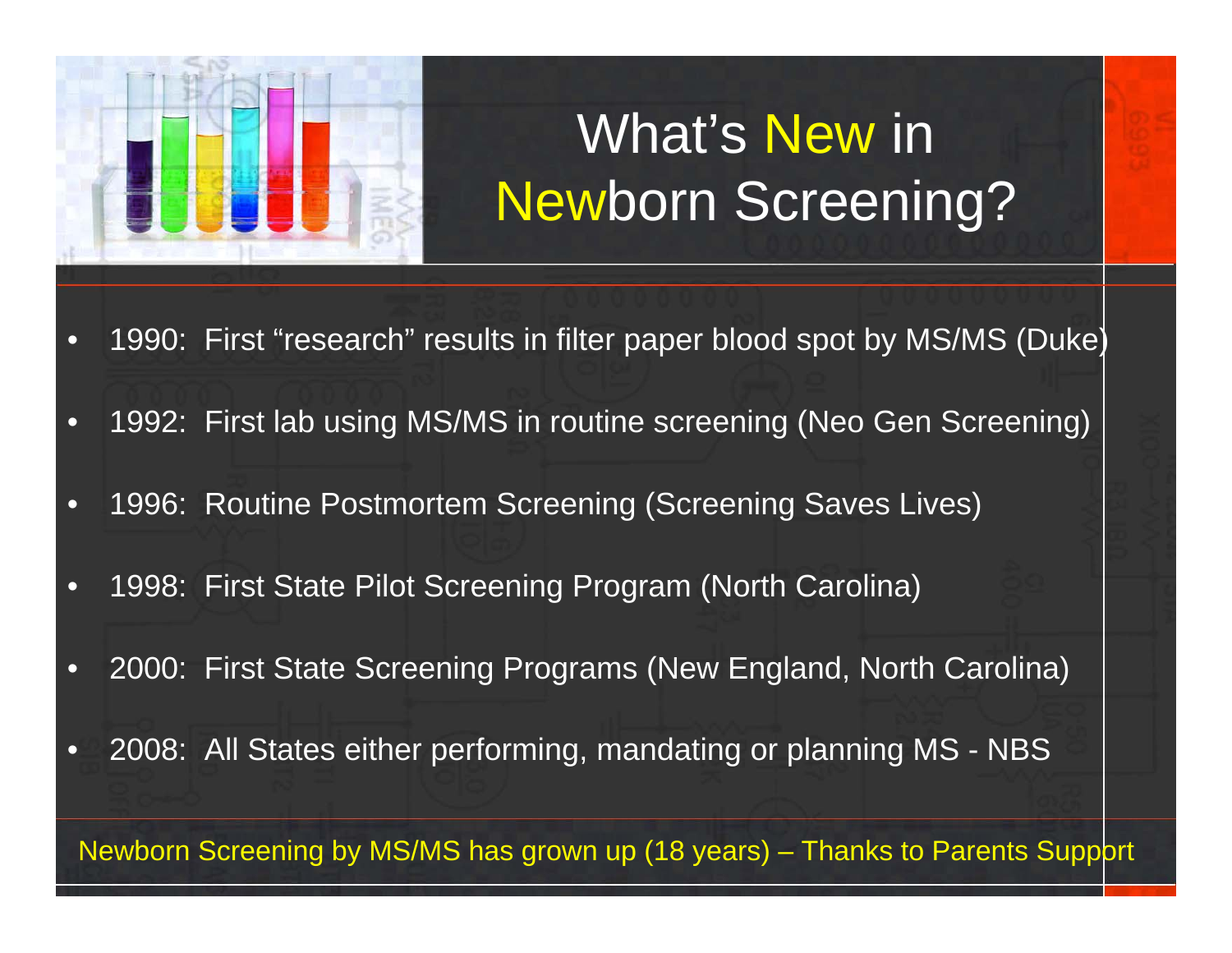

# Where is the Focus?

Current Issues

- Achievements
	- $\mathcal{L}_{\mathcal{A}}$ ACMG: Accepted and Being Implemented
	- $\mathcal{L}_{\mathcal{A}}$ Various Congressional Bills Signed
- Uniform Panel
	- Requires a "single approach, method"
	- Is this realistic?
	- Does it discourage expansion?
- Harmonization
	- More realistic, achievable
	- Shared Data (should be a tool for harmonization)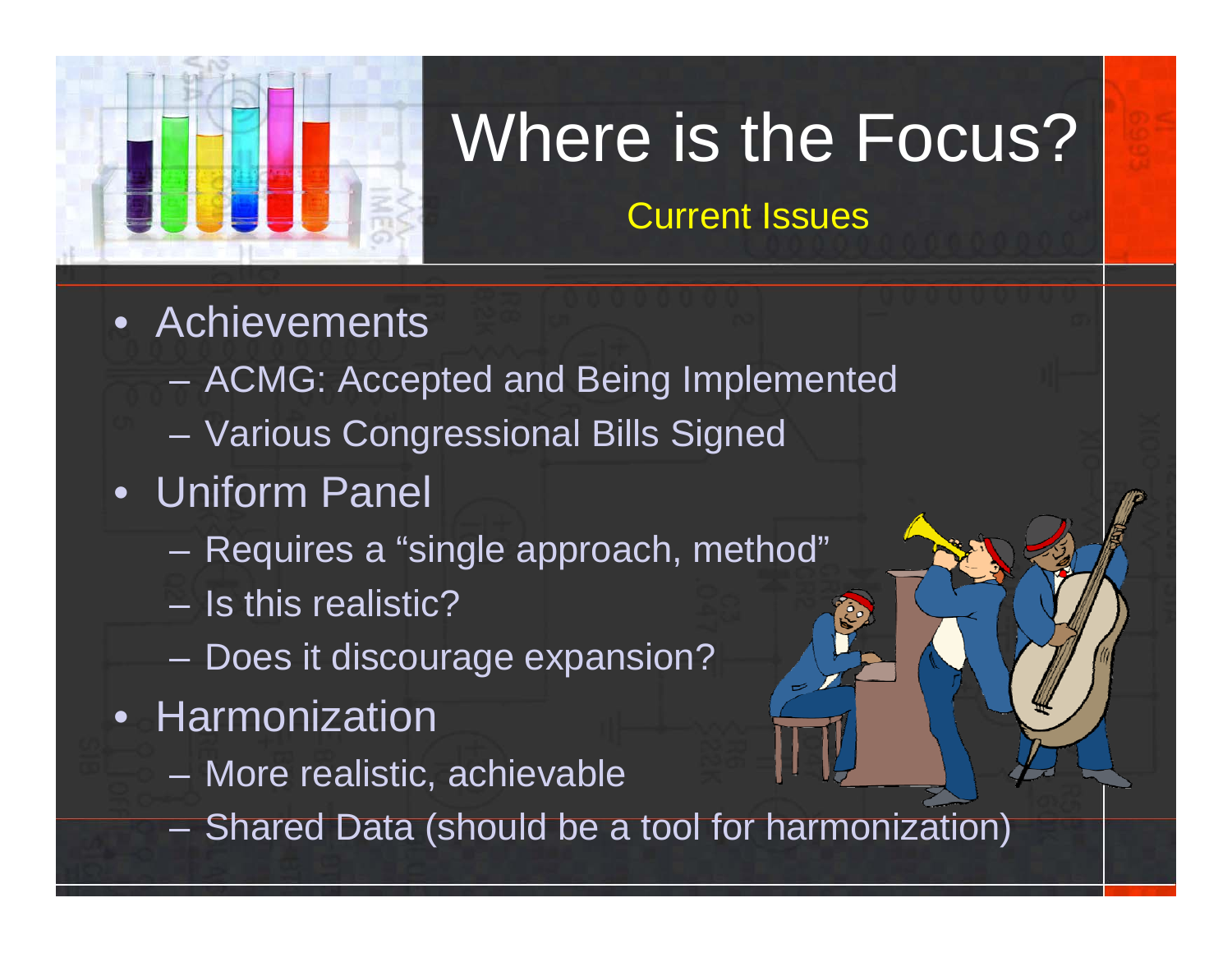

# Panel Expansion

Tandem MS Based Assays

- $\bullet$  17-OH Progesterone for CAH
	- MS/MS analysis with other steroids to reduce false results.
	- Challenging assay (one of the most difficult in clinical chemistry)
	- 2<sup>nd</sup> Tier test being implemented in some labs
	- 1<sup>st</sup> Tier being improved
- Succinylacetone for Tyrosinemia Type I
	- 2nd Tier being implemented in some labs
	- 1<sup>st</sup> Tier being improved
- • Lysosomal Storage Diseases
	- 1<sup>st</sup> Tier in New York for 1 disease
	- Research in expanding to 4-5 LSD's



The only new "screen" is LSD (most work is focused on improving existing tests)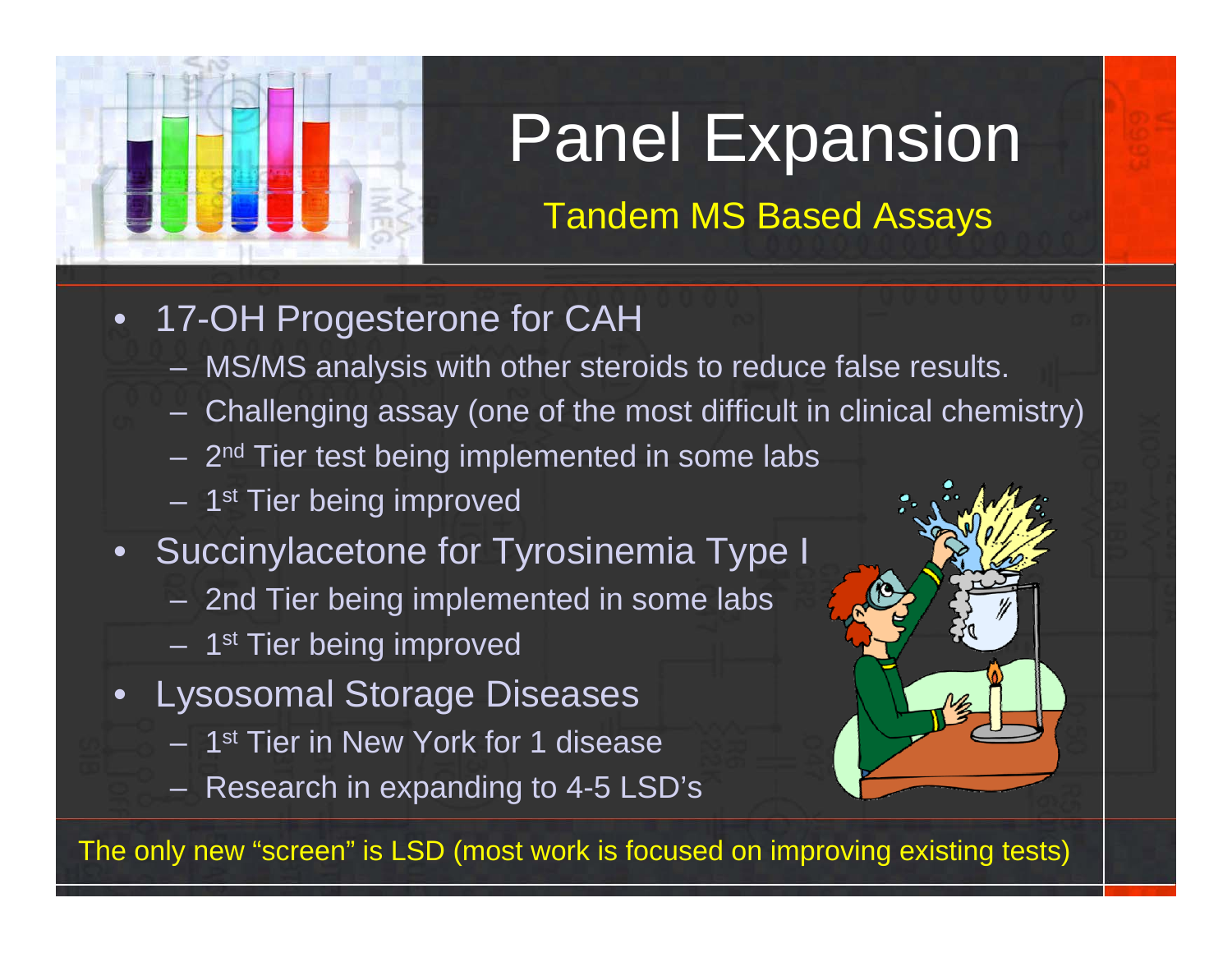

# Parents Perspective

- • Possible Parent View:
	- All children should be screened for greatest number of diseases..?
- • Possible Bureaucratic View:
	- What diseases? How much does it cost? Who will pay? Who will do the tests?
- • Possible Public Health View:
	- What is benefit of screening? Is it treatable? Educational resources? How can it be implemented? What is method? Is it doable?

#### $\bullet$ My view:

- Sort out which genetic diseases are most important from a screening perspective. It may be just one or two.
- Develop a cost-effective method to screen these two by adding related diseases that can be screening simultaneously
	- $\bullet$ Achieve another "expanded panel" and key diseases that is easier to "sell" to all groups
	- $\bullet$ Reason why some rare diseases are screened by MS/MS (broad panel)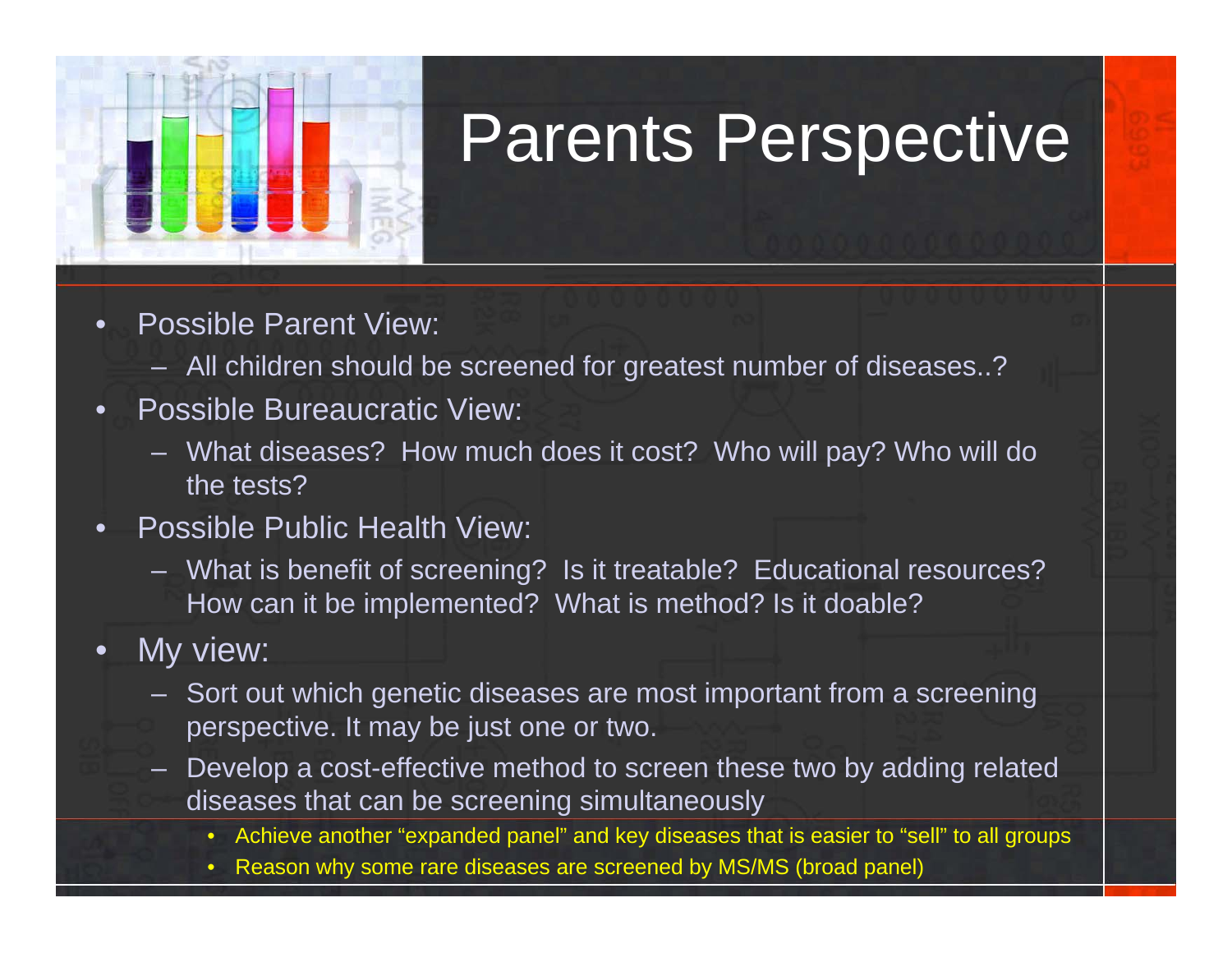

# Newborn Screening

#### Genetic Diseases

- $\bullet$  Newborn Screening is based in the fundamental concept of detecting congenital (genetic based, inborn error of metabolism) diseases.
- $\bullet$  Screening Methods (non-DNA based) detect the expression of a metabolic disease
	- The "crime scene evidence" so to speak.
	- *Blood at the crime scene doesn't always mean a murder*
	- An abnormal result doesn't always mean a metabolic disease
	- *Blood at a crime scene does indicate that someone got hurt*
	- An abnormal result either indicates a collection problem, lab problem or a metabolic aberration due to diet, environment etc.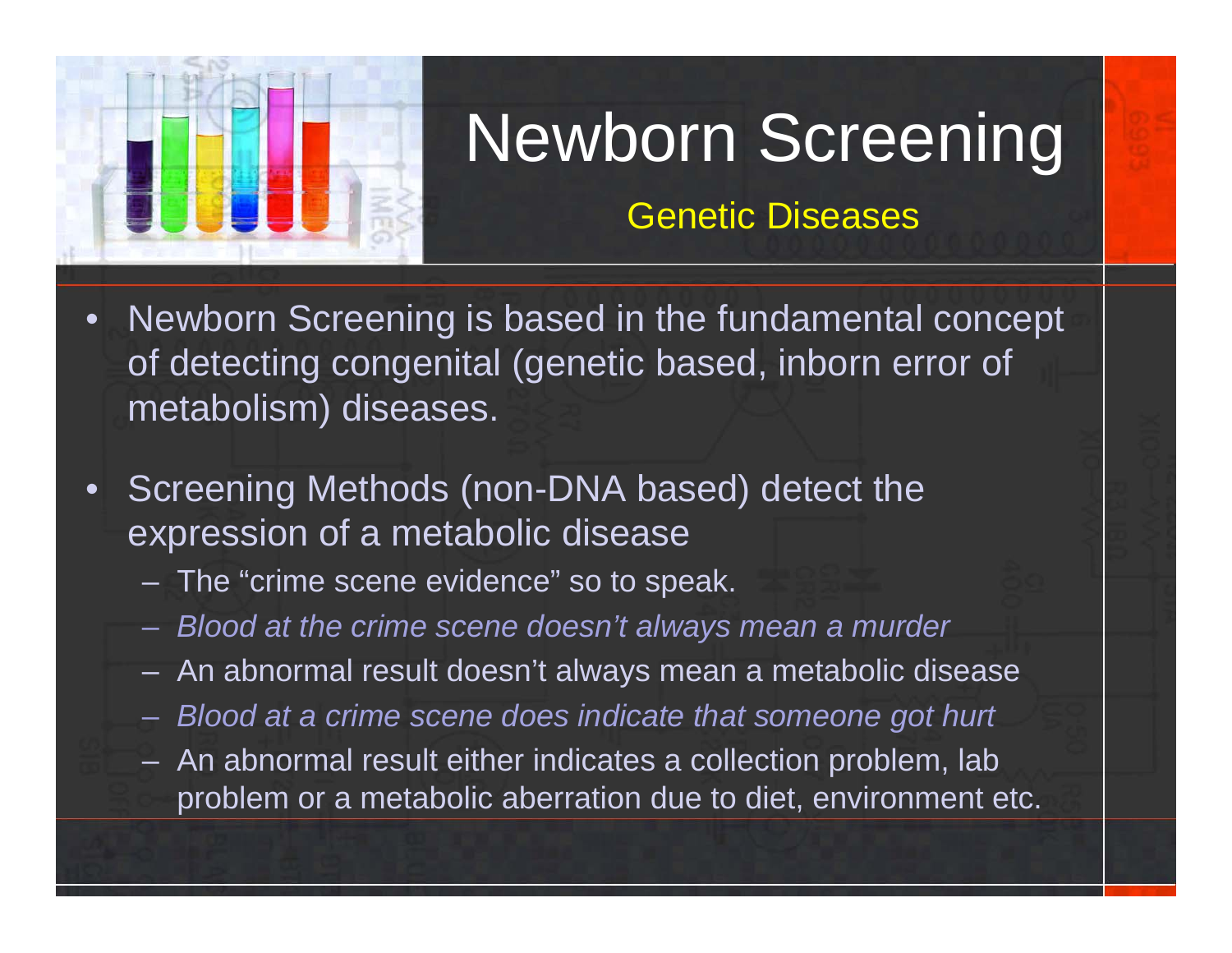

#### Metabolism *Traffic Analogy 1*

 $\bullet$ Inherited Disease teach metabolic specialists and scientist a great deal specialists and scientist a great deal about integrated metabolism. about integrated metabolism.



- $\bullet$  Using a Traffic Model for Metabolism Using a Traffic Model for Metabolism
	- Consider the roads as the enzyme pathways with each Consider the roads as the enzyme pathways with each intersection product of an enzyme. intersection product of an enzyme.
	- Getting from Point A to B to C as in a car is like a process of Getting from Point A to B to C as in a car is like a process of metabolism where say Tyrosine ends up as a neurotransmitter metabolism where say Tyrosine ends up as a neurotransmitter Dopamine (several steps on the way. Dopamine (several steps on the way.
	- Imagine how your child with a metabolic disease may fit into Imagine how your child with a metabolic disease may fit into this analogy… this analogy…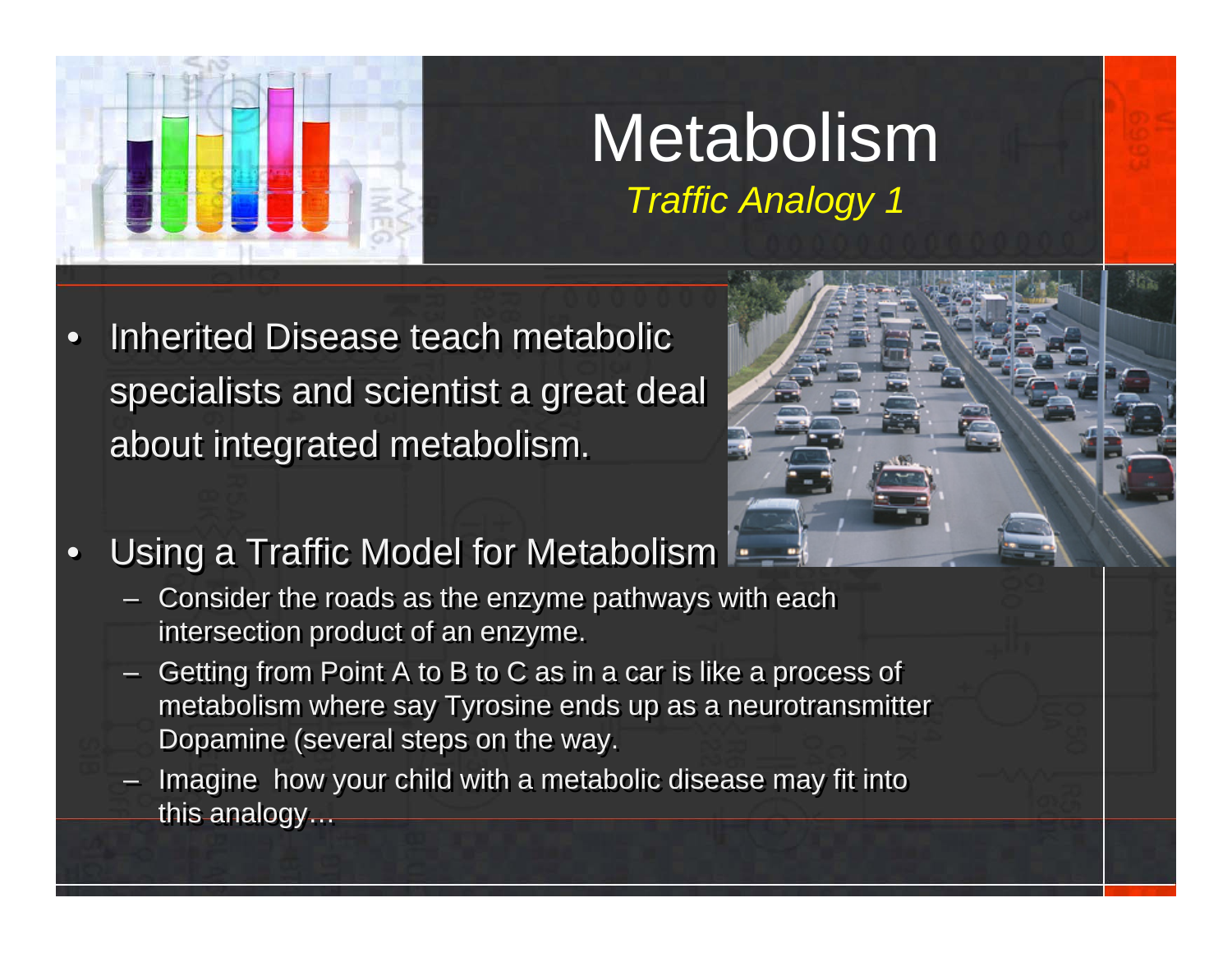

•

### Metabolism *Traffic Analogy 2*

- •Think of a highway – getting from home to downtown…
- •In the middle of the day  $-$  no traffic  $-$  getting from A to B is easy.
- • At rush hour, traffic backs up, certain products may accumulate – but always temporarily
	- Think of diet, just after eating, think of iv nutrition in preemies where we control what goes in?
- • Measurement – Detect traffic jams based on road video, helicopters etc (this is like screening)
	- A measurement at rush hour will show a back up.

Ever think of why they don't like to collect blood shortly after a meal?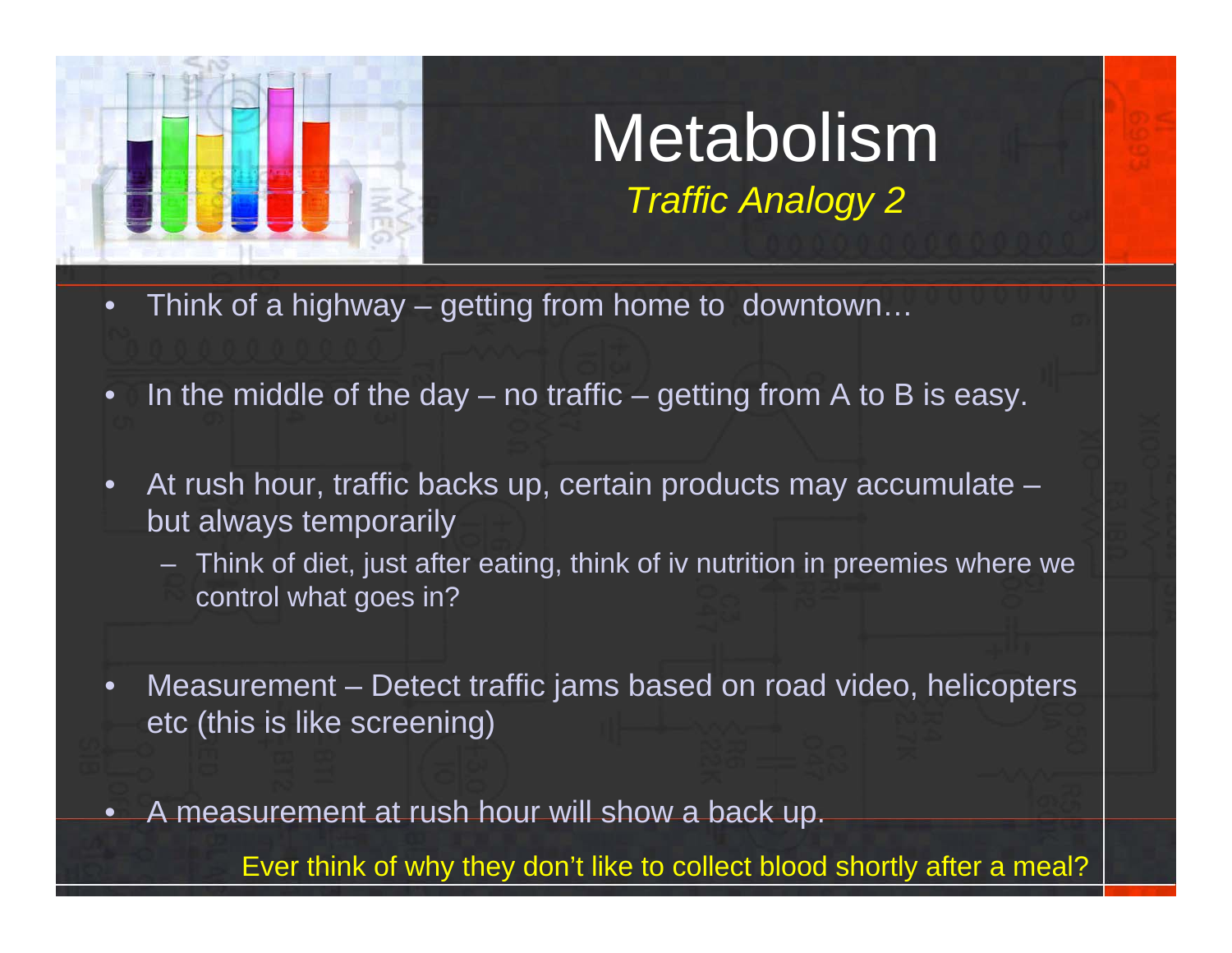

#### Metabolism*Traffic Analogy 3*

- • Metabolic Disease
	- The Parent
		- Your highway has one lane closed



- But traffic gets through and it is likely other roads have compensated for highway problems over time… maybe use breakdown lane – alternate routes or commute…
- The Affected Child
	- His/Her highway closed or only breakdown lane open.
	- Alternate routes are only route of A to B.
	- Traffic builds up.
- Solution is Diet, attempt to repair road, find alternate routes
- • From a NBS perspective
	- It is easier to detect a complete road closure so to speak.
	- What about traffic backs up due to heavy use or accidents….

A Focus for Metabolism that is partially genetic, partially environment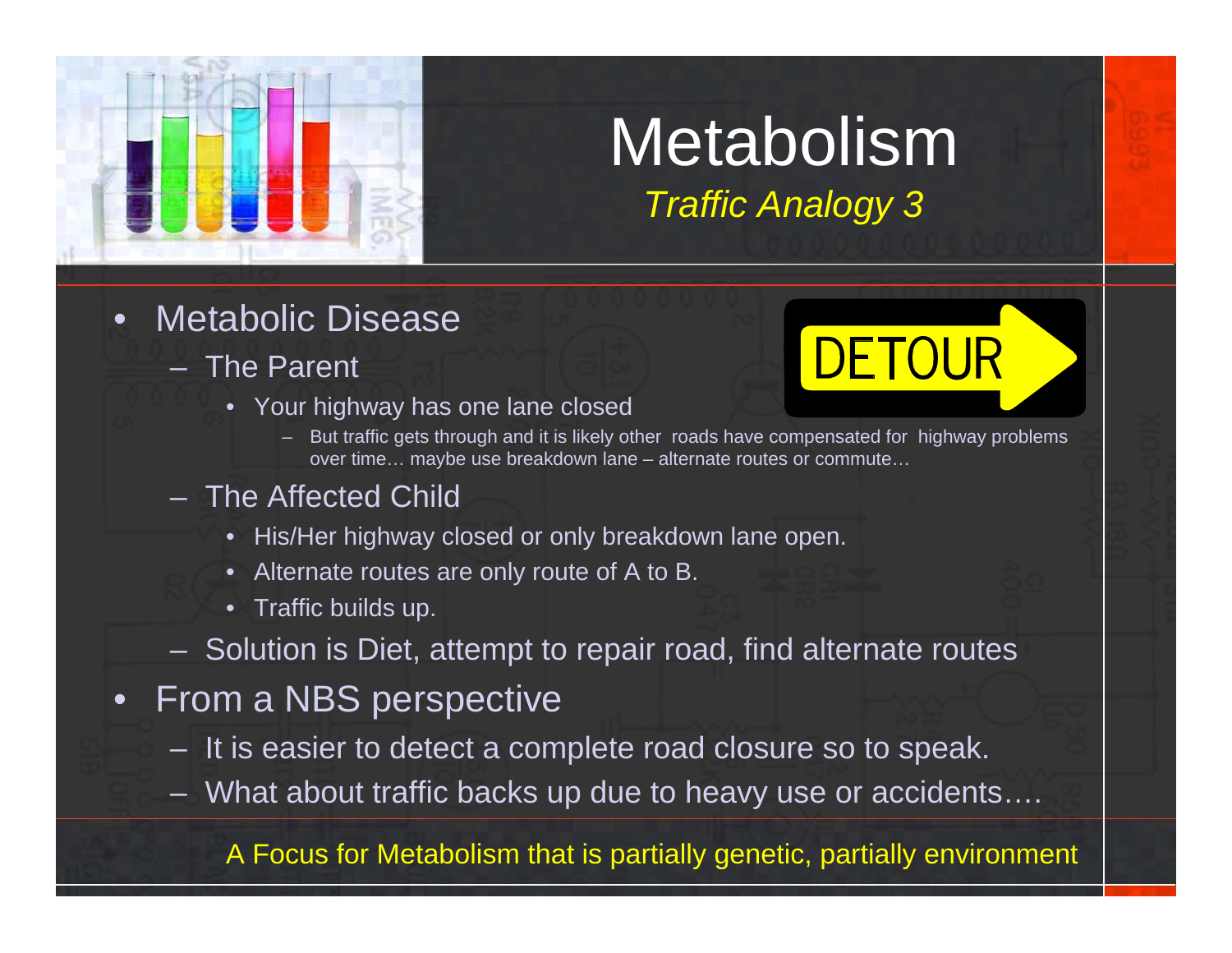

# Beyond NBS

**Nutrition** 

- • Premature Infants
	- Give intravenous mixture of essential amino acids, fatty acids etc.
	- What is administered is controlled by physician (not infant).
		- Baby can't "burp" up excess food or eat more based on needs.
- $\bullet$  High False Positive results from Preemies…
	- Why? Too much protein and/or poor sample collection
	- We may be "creating a metabolic disease state in preemies due to very high protein
		- They develop liver disease (some fatty liver) like a inherited disease
	- In fact, some very high AA levels raise isovaleric acid (IVA) and Propionic Acid.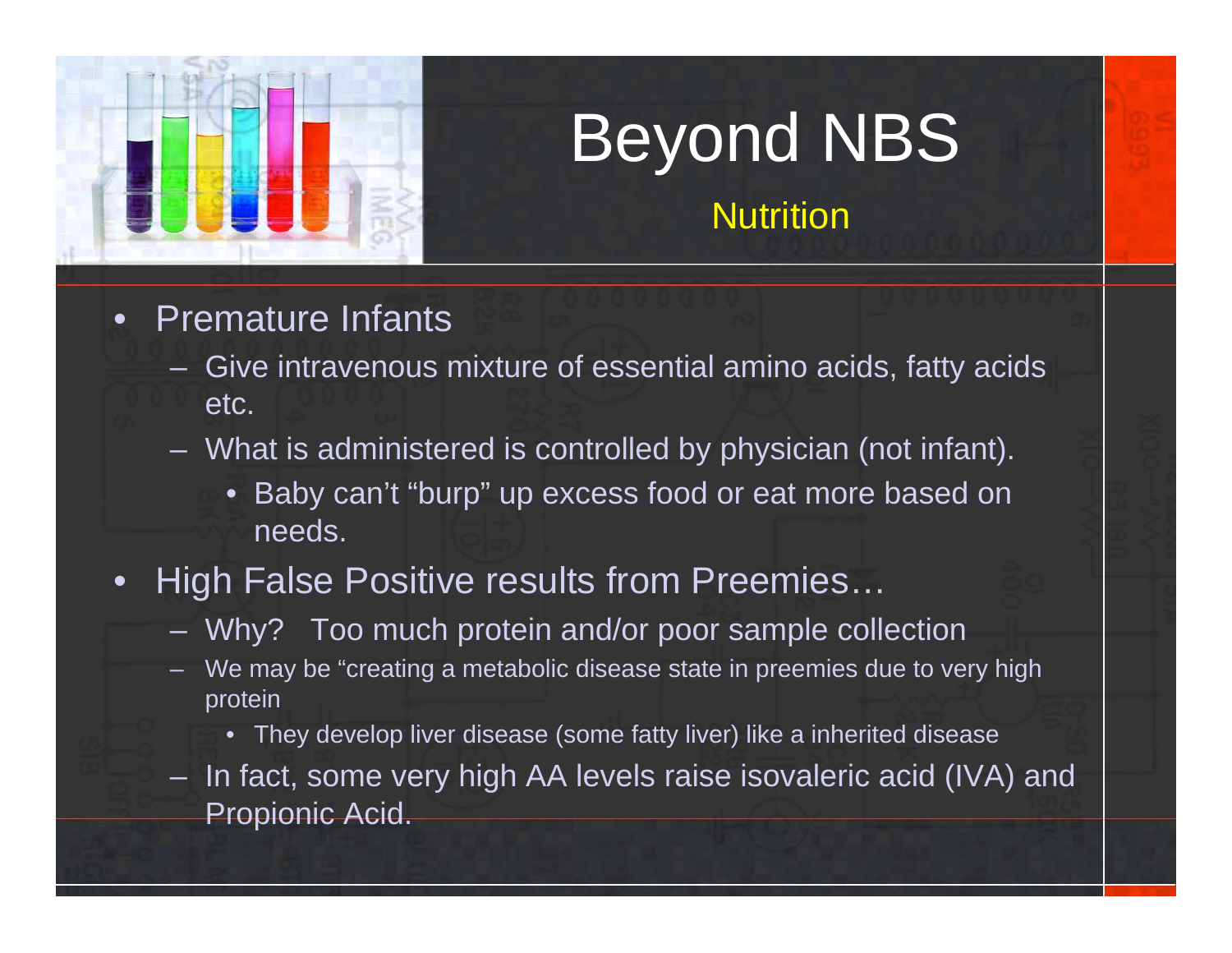

## False Positives Are they False?

- • Screening –
	- A perfect lab (no lab errors) would still have a moderate abnormal result rate due to
		- Sample collection (from preemies, collected sample from iv line)
		- High hematocrit
		- Heterozygote (carrier) and stress
	- Vitamin deficiency of infant and/or mom
		- Often a reason for high C3 levels and false positives.
	- Other diseases present create abnormal metabolism
		- (enough to be just above the cutoff).
- • Much of the future work in Metabolic Screening
	- Newborn Screening is just a portion of this.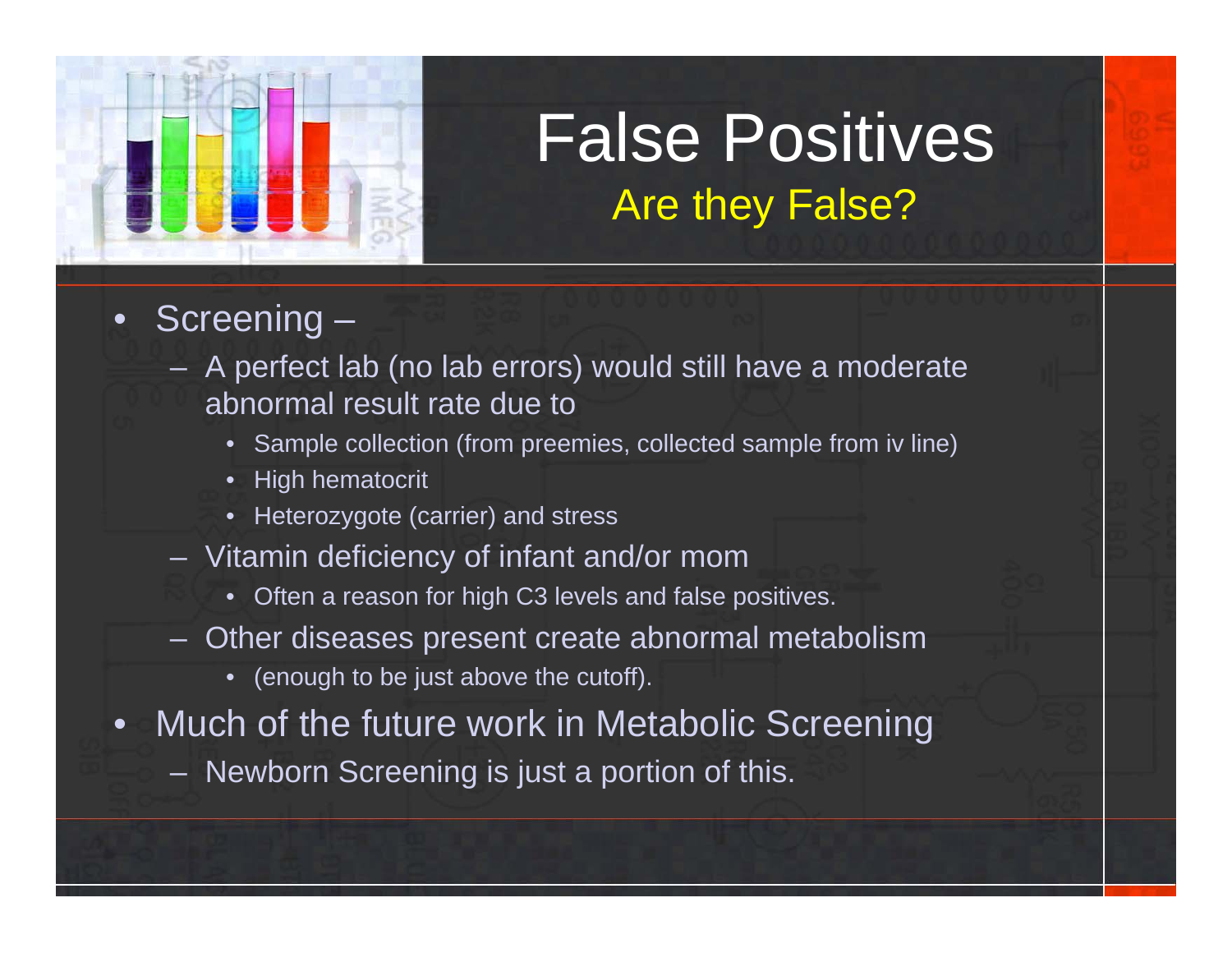

# **Treatments Monitoring**

- $\bullet$ Future is understanding complex relationships.
- • Developing screening techniques to sort out inherited diseases, nutritional issues, environment, age, infection etc.
- $\bullet$  Improved treatment of existing inherited disorders – but also improve general health of everyone
- $\bullet$  Obesity Research
	- Abnormal Metabolism look like VLCAD
	- Diet, Exercise all affect metabolism
		- Can this help both IEM and "normal" individuals? Can we taylor diet to metabolism… can we alter metabolism via diet?

Future is exciting – so much more to learn….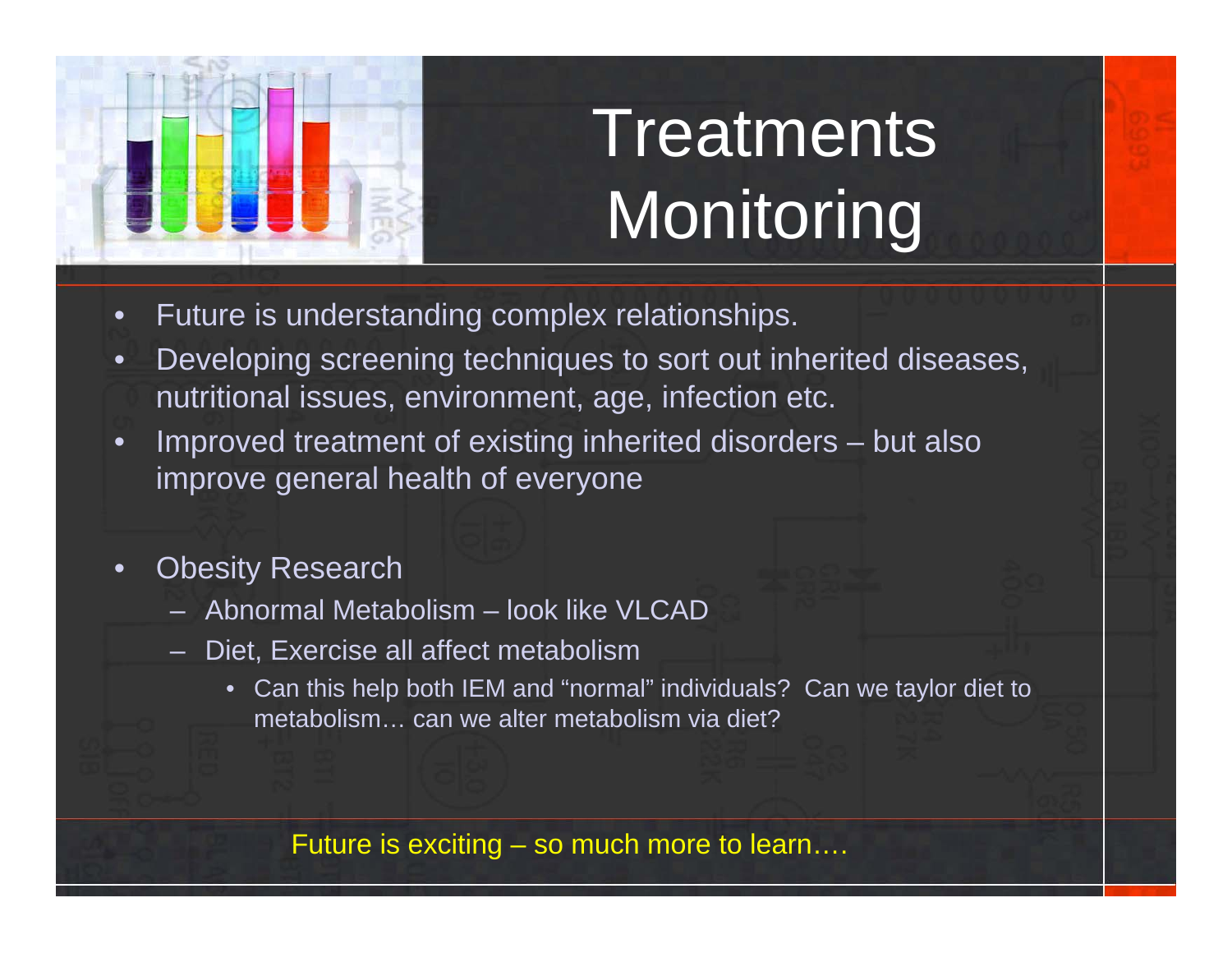

#### Screening Save Lives *Including our own*

- $\bullet$  The work in newborn screening and metabolism is going to expand into other area from
	- Premature Infants
	- Pregnant Moms
	- Children
	- Adolescents
	- Normal Adults
	- Senior Citizens
	- Hospitalized Patients
	- Clinical Trials
	- Drugs and Treatment strategies

You efforts will improve not only your child's life – but alsoyours and mine.